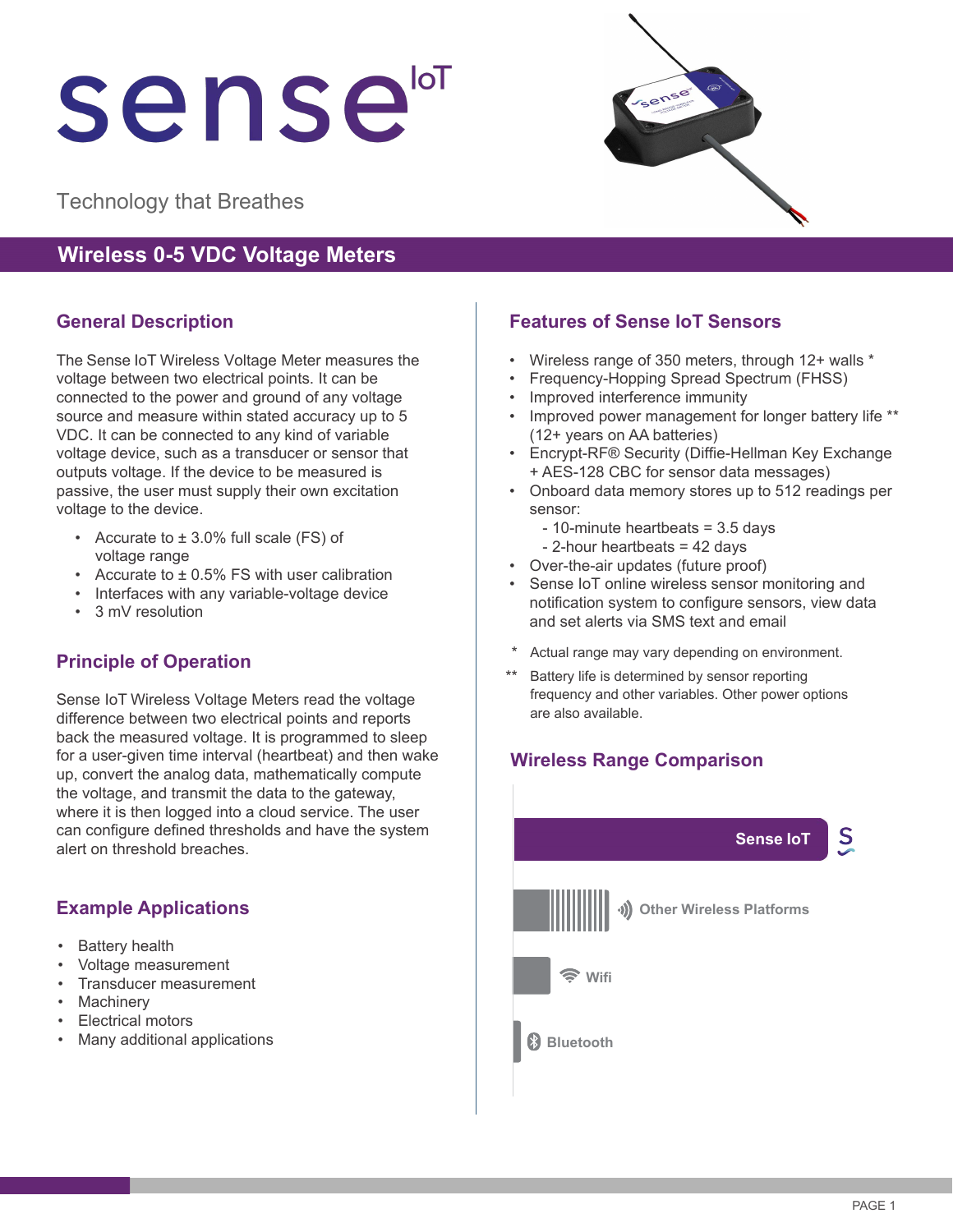

#### **Commercial Coin Cell Wireless 0-5 VDC Voltage Meter | Technical Specifications**

| Supply voltage                                              | 2.0-3.8 VDC *                                                                                                                                                                                        |  |
|-------------------------------------------------------------|------------------------------------------------------------------------------------------------------------------------------------------------------------------------------------------------------|--|
| Current consumption                                         | 0.2 µA (sleep mode), 0.7 µA (RTC sleep), 570 µA (MCU idle),<br>2.5 mA (MCU active), 5.5 mA (radio RX mode), 22.6 mA<br>(radio TX mode)                                                               |  |
| Operating temperature range (board circuitry and coin cell) | $-7^{\circ}$ C to $+60^{\circ}$ C                                                                                                                                                                    |  |
| Optimal battery temperature range (coin cell)               | +10 $^{\circ}$ C to +50 $^{\circ}$ C                                                                                                                                                                 |  |
| Voltage range                                               | $0-5$ volts $DC**$                                                                                                                                                                                   |  |
| Resolution                                                  | $~23$ mV                                                                                                                                                                                             |  |
| Accuracy                                                    | $+/- 3.0\%$ FS                                                                                                                                                                                       |  |
| User-calibrated accuracy                                    | +/- 0.5% FS ***                                                                                                                                                                                      |  |
| Open circuit voltage                                        | $\sim$ 0.00 volts                                                                                                                                                                                    |  |
| Max rated input                                             | 10 volts                                                                                                                                                                                             |  |
| Lead wire length                                            | 2 Wires, 1 ft (12 in), Red (+), Black (-), 18 AWG<br>(Custom lengths available upon request)                                                                                                         |  |
| Integrated memory                                           | Up to 512 sensor messages                                                                                                                                                                            |  |
| Wireless range                                              | 350m non-line-of-sight                                                                                                                                                                               |  |
| Security                                                    | Encrypt-RF® (256-bit key exchange and AES-128 CTR)                                                                                                                                                   |  |
| Weight                                                      | 0.7 ounces                                                                                                                                                                                           |  |
| Certifications<br><b>FC</b> $\bullet$ Industry              | 900 MHz product; FCC ID: ZTL-G2SC1 and IC: 9794A-<br>G2SC1. 868 and 433 MHz product tested and found to<br>comply with: EN 300 220-2 V3.1.1 (2017-02), EN 300 220-2<br>V3.1.1 (2017-02) and EN 60950 |  |

\* Hardware cannot withstand negative voltage. Please take care when connecting a power device.

\*\* The sensor is capable of measuring above 5 volts but may not meet the specified accuracy above this value.

\*\*\* For best results calibrate at a voltage between 50% and 90% of the voltage range.

# **PinchPower™ Enclosures**



**Pinch** (press in on the sides)



(sensor away from base)

(sensor back into base)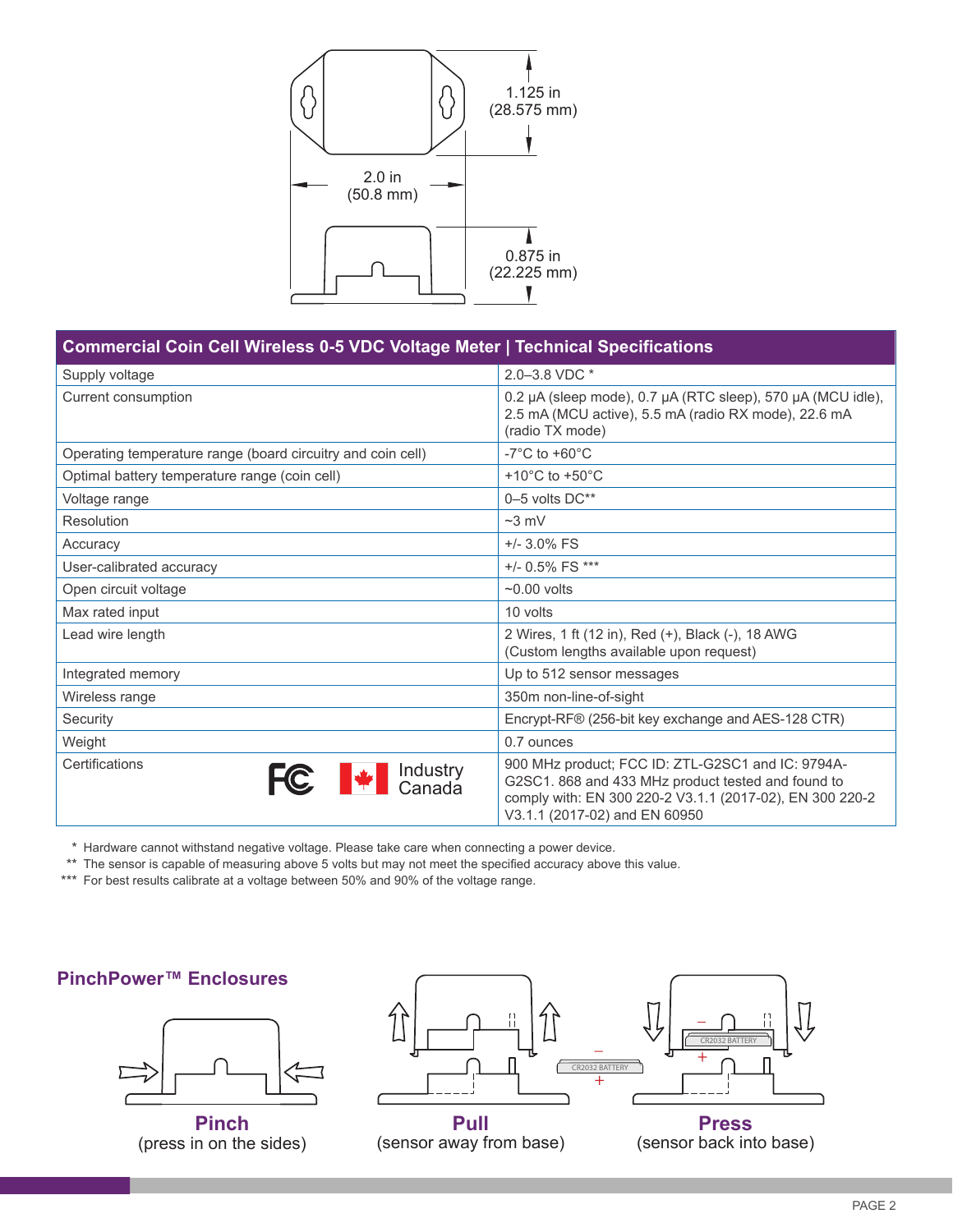

| Commercial AA Wireless 0-5 VDC Voltage Meter   Technical Specifications                                                                                                                                                                                                                                                                                                                                                                        |                                                                                                                                                                                                      |  |
|------------------------------------------------------------------------------------------------------------------------------------------------------------------------------------------------------------------------------------------------------------------------------------------------------------------------------------------------------------------------------------------------------------------------------------------------|------------------------------------------------------------------------------------------------------------------------------------------------------------------------------------------------------|--|
| Supply voltage                                                                                                                                                                                                                                                                                                                                                                                                                                 | 2.0-3.8 VDC (3.0-3.8 VDC using power supply) *                                                                                                                                                       |  |
| Current consumption                                                                                                                                                                                                                                                                                                                                                                                                                            | 0.2 µA (sleep mode), 0.7 µA (RTC sleep), 570 µA (MCU idle),<br>2.5 mA (MCU active), 5.5 mA (radio RX mode), 22.6 mA<br>(radio TX mode)                                                               |  |
| Operating temperature range (board circuitry and batteries)                                                                                                                                                                                                                                                                                                                                                                                    | -18°C to 55°C using alkaline<br>-40°C to 85°C using lithium                                                                                                                                          |  |
| Optimal battery temperature range (AA)                                                                                                                                                                                                                                                                                                                                                                                                         | +10 $^{\circ}$ C to +50 $^{\circ}$ C                                                                                                                                                                 |  |
| Voltage range                                                                                                                                                                                                                                                                                                                                                                                                                                  | 0-5 Volts DC**                                                                                                                                                                                       |  |
| Resolution                                                                                                                                                                                                                                                                                                                                                                                                                                     | $~23$ mV                                                                                                                                                                                             |  |
| Accuracy                                                                                                                                                                                                                                                                                                                                                                                                                                       | $+/-$ 3.0% FS                                                                                                                                                                                        |  |
| User-calibrated accuracy                                                                                                                                                                                                                                                                                                                                                                                                                       | $+/- 0.5\%$ FS ***                                                                                                                                                                                   |  |
| Open-circuit voltage                                                                                                                                                                                                                                                                                                                                                                                                                           | $~0.00$ Volts                                                                                                                                                                                        |  |
| Max rated input                                                                                                                                                                                                                                                                                                                                                                                                                                | 10 Volts                                                                                                                                                                                             |  |
| Lead wire length                                                                                                                                                                                                                                                                                                                                                                                                                               | 2 Wires, 1 ft (12 in), Red (+), Black (-), 18 AWG<br>(Custom lengths available upon request)                                                                                                         |  |
| Integrated memory                                                                                                                                                                                                                                                                                                                                                                                                                              | Up to 512 sensor messages                                                                                                                                                                            |  |
| Wireless range                                                                                                                                                                                                                                                                                                                                                                                                                                 | 350m non-line-of-sight                                                                                                                                                                               |  |
| Security                                                                                                                                                                                                                                                                                                                                                                                                                                       | Encrypt-RF® (256-bit key exchange and AES-128 CTR)                                                                                                                                                   |  |
| Weight                                                                                                                                                                                                                                                                                                                                                                                                                                         | 3.7 ounces                                                                                                                                                                                           |  |
| Certifications<br>$\begin{array}{ c c }\n\hline\n\end{array}$ $\begin{array}{ c c }\n\hline\n\end{array}$ $\begin{array}{ c c }\n\hline\n\end{array}$ $\begin{array}{ c c }\n\hline\n\end{array}$ $\begin{array}{ c c }\n\hline\n\end{array}$ $\begin{array}{ c }\n\hline\n\end{array}$ $\begin{array}{ c }\n\hline\n\end{array}$ $\begin{array}{ c }\n\hline\n\end{array}$ $\begin{array}{ c }\n\hline\n\end{array}$ $\begin{array}{ c }\n\h$ | 900 MHz product; FCC ID: ZTL-G2SC1 and IC: 9794A-<br>G2SC1. 868 and 433 MHz product tested and found to<br>comply with: EN 300 220-2 V3.1.1 (2017-02), EN 300 220-2<br>V3.1.1 (2017-02) and EN 60950 |  |

\* Hardware cannot withstand negative voltage. Please take care when connecting a power device.

\*\* The sensor is capable of measuring above 5 volts but may not meet the specified accuracy above this value.

\*\*\* For best results calibrate at a voltage between 50% and 90% of the voltage range.

#### **Power Options**

The standard version of this sensor is powered by two replaceable 1.5 V AA sized batteries (included with purchase). This sensor is also available with a line power option. The line powered version of this sensor has a barrel power connector allowing it to be powered by a standard 3.0–3.6 V power supply. The line powered version also uses two standard 1.5 V AA batteries as backup for uninterrupted operation in the event of line power outage. Power options must be selected at time of purchase, as the internal hardware of the sensor must be changed to support the selected power requirements.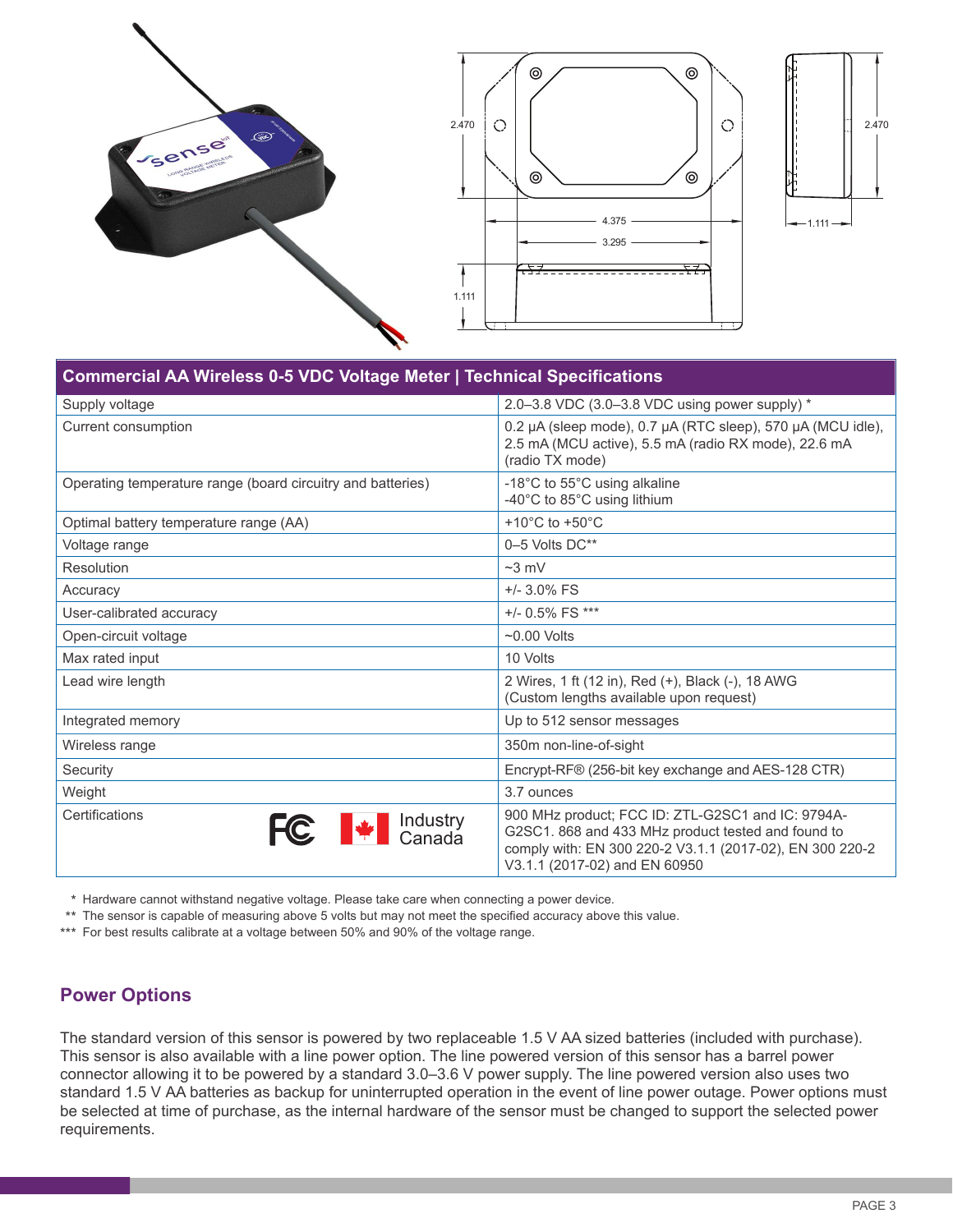

| Industrial Wireless 0-5 VDC Voltage Meter   Technical Specifications |                               |                                                                                                                                                                                                     |  |
|----------------------------------------------------------------------|-------------------------------|-----------------------------------------------------------------------------------------------------------------------------------------------------------------------------------------------------|--|
| Supply voltage                                                       |                               | 2.0-3.8 VDC (3.0-3.8 VDC using power supply) *                                                                                                                                                      |  |
| Current consumption                                                  |                               | 0.2 µA (sleep mode), 0.7 µA (RTC sleep), 570 µA (MCU idle),<br>2.5 mA (MCU active), 5.5 mA (radio RX mode), 22.6 mA (radio<br>TX mode)                                                              |  |
| Operating temperature range (board circuitry and battery)            |                               | -40 $^{\circ}$ C to +85 $^{\circ}$ C                                                                                                                                                                |  |
| Included battery                                                     | Max temperature range         | $-40^\circ$ to $+85^\circ$ C                                                                                                                                                                        |  |
|                                                                      | Capacity                      | 1500 mAh                                                                                                                                                                                            |  |
| Optional solar feature                                               | Solar panel                   | 5VDC/30mA (53mm x 30mm)                                                                                                                                                                             |  |
|                                                                      | Charging temperature range    | $0^\circ$ to 45 $^\circ$ C                                                                                                                                                                          |  |
|                                                                      | Max temperature range         | -20 $^{\circ}$ to 60 $^{\circ}$ C                                                                                                                                                                   |  |
|                                                                      | Included rechargeable battery | 600 mAh/>2000 charge cycles (80% of initial capacity)                                                                                                                                               |  |
|                                                                      | Solar efficiency              | Optimized for high and low-light operation **                                                                                                                                                       |  |
|                                                                      | Charging efficiency           | 40% *****                                                                                                                                                                                           |  |
|                                                                      | Luminous sustainability       | Minimum of 250 LUX *****                                                                                                                                                                            |  |
| Voltage range                                                        |                               | 0-5 Volts DC***                                                                                                                                                                                     |  |
| Resolution                                                           |                               | $~23$ mV                                                                                                                                                                                            |  |
| Accuracy                                                             |                               | $+/- 3.0\%$ FS                                                                                                                                                                                      |  |
| User-calibrated accuracy                                             |                               | +/- 0.5% FS ****                                                                                                                                                                                    |  |
| Open circuit voltage                                                 |                               | $~10.00$ Volts                                                                                                                                                                                      |  |
| Max rated input                                                      |                               | 10 Volts                                                                                                                                                                                            |  |
| Lead wire length                                                     |                               | 2 Wires, 1 ft (12 in), Red (+), Black (-), 18 AWG<br>(Custom lengths available upon request)                                                                                                        |  |
| Integrated memory                                                    |                               | Up to 512 sensor messages                                                                                                                                                                           |  |
| Wireless range                                                       |                               | 350m non-line-of-sight                                                                                                                                                                              |  |
| Security                                                             |                               | Encrypt-RF® (256-bit key exchange and AES-128 CTR)                                                                                                                                                  |  |
| Weight                                                               |                               | 4.7 ounces                                                                                                                                                                                          |  |
| Enclosure rating                                                     |                               | NEMA 1, 2, 4, 4x, 12 and 13 rated, sealed and weather proof                                                                                                                                         |  |
| UL rating                                                            |                               | UL Listed to UL508-4x specifications (File E194432)                                                                                                                                                 |  |
| Certifications                                                       | Industry<br>Canada            | 900 MHz product; FCC ID: ZTL-G2SC1 and IC: 9794A-G2SC1.<br>868 and 433 MHz product tested and found to comply with: EN<br>300 220-2 V3.1.1 (2017-02), EN 300 220-2 V3.1.1 (2017-02)<br>and EN 60950 |  |

\* Hardware cannot withstand negative voltage. Please take care when connecting a power device.

\*\* Light present 25% of day yields 125% of operating power to support 10-minute heartbeats.

\*\*\* The sensor is capable of measuring above 5 volts but may not meet the specified accuracy above this value.

- \*\*\*\* For best results calibrate at a voltage between 50% and 90% of the voltage range.
- \*\*\*\*\* Solar feature's energy harvesting circuitry works indoors with low light.